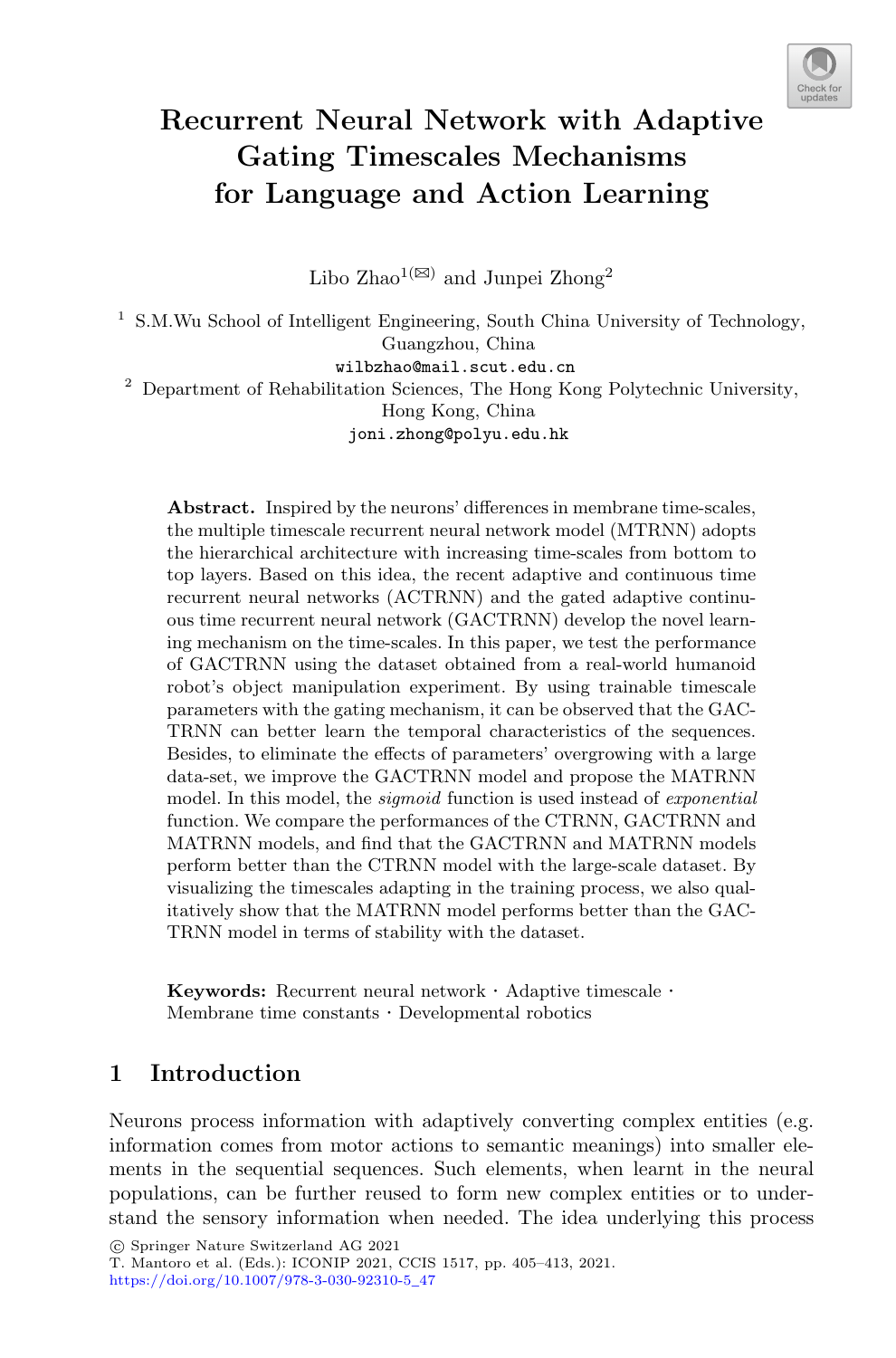was proposed by Arbib called "schema theory" [\[1\]](#page-7-0), and based on the above capability, a brain system can divide any complex information entity into primitives and reuse them is broadly defined as functional hierarchy [\[2](#page-7-1)[,5](#page-7-2),[6,](#page-7-3)[11\]](#page-8-0). The functional hierarchy in the large-scale brain networks allows the human brain to cope with sequential processes with different levels of granularity of sensorimotor sequences. However, how this mechanism could be implemented in artificial neural system is not clear. Furthermore, another related challenge is that how can the brain system determine the levels of granularity of such primitives in the sequences, in order to make the encoding in the most efficient way.

The Recurrent Neural Network (RNN) models may be useful to model the recurrent and feedback connections which contribute a lot of the connections in the hierarchical brain [\[20](#page-8-1)]. The Long Short-Term Memory (LSTM) [\[12](#page-8-2)] and the Gated Recurrent Unit (GRU) [\[3\]](#page-7-4) are two of the most common RNN variants with gating mechanisms in the state-of-the-art machine learning community. Both of them use particular architectural constraints called gating mechanisms which can alleviate the vanishing gradient problem of original RNNs and help the recurrent networks to learn both the short-term dependencies and long-term dependencies of the data. Nevertheless, with the lack of modeling the critical mechanisms of the neural dynamics in the biological brain, the above RNN variants are not sufficient to build biologically inspired neural systems. To mimic the mechanism of functional hierarchy in neural system at the level of neural dynamics, multiple timescale recurrent neural network (MTRNN) [\[19\]](#page-8-3) model was proposed. Adopting the concept of time-scale, it can capture the information of sequential data on different timescales by manually-set time-scales. Besides, inspired by the idea that time constants in the brain are subjects to change during development [\[8](#page-7-5)], Heinrich et al. proposed the adaptive and continuous time recurrent neural networks (ACTRNN) [\[10](#page-8-4)], and its improved version, the gated and adaptive continuous time recurrent neural networks (GACTRNN) [\[9\]](#page-7-6).

In the original paper of GACTRNN, the proposed model has shown its potential to learn the temporal characteristics on multiple timescales from sequential data, but the paper did not involve an experiment with larger data sets that show distinct and highly complex multi-timescale dependencies such as sensorimotor sequences from robot behavioral data. On the other hand, interaction of a humanoid robot with a physical embodiment is important if we would like to use the neural network to model certain cognitive functions [\[15,](#page-8-5)[18\]](#page-8-6). In this paper, we will fill such a gap using a set of multi-modal data containing sensorimotor sequences of a robotic manipulation experiment as training data. We use CTRNN model as the baseline, compare the performance of the CTRNN model, the GACTRNN model and the MATRNN model. The adaptive process of the timescales is also visualized to investigate what the models learn from the sequential data with complex temporal characteristics. By this way, we prove that the MATRNN model performs better than the GACTRNN model in terms of timescale adaptation in more challenging cases.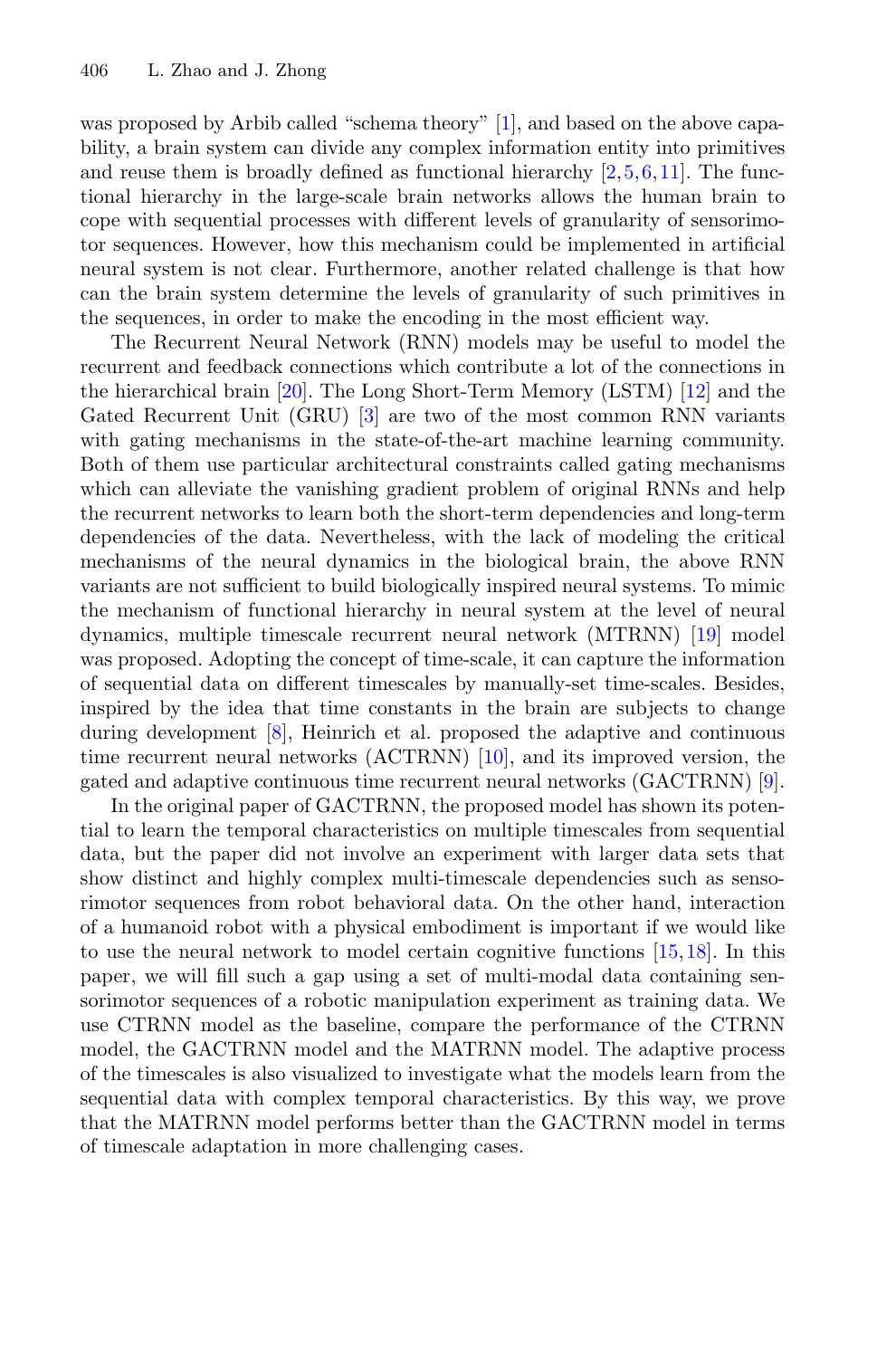### **2 Models**

#### **2.1 Continuous Time Recurrent Neural Network Model**

Continuous time recurrent neural network (CTRNN) is the main component of the MTRNN model. It is derived from the leaky integrate-and-fire model and thus from a simplification of the Hodgkin-Huxley model. Afterwards, the network architecture was initially developed by Hopfield and Tank [\[13](#page-8-7)] as a nonlinear graded-response neural network. Later Doya and Yoshizawa [\[4\]](#page-7-7) developed an adaptive neural oscillator based on previous work. The transformation and activation functions for the CTRNN units are as below:

$$
\mathbf{z}_t = \left(1 - \frac{1}{\tau_t}\right) \mathbf{z}_{t-1} + \frac{1}{\tau_t} \left(\mathbf{W} \mathbf{x} + \mathbf{V} \mathbf{y}_{t-1} + \mathbf{b}\right)
$$
(1)

$$
\mathbf{y}_t = f\left(\mathbf{z}_t\right) \tag{2}
$$

where **x** is the input,  $z_{t-1}$  is the previous internal state, **W** and **V** are the weights, **b** is the bias and  $f(.)$  is the activation function. The timescale parameter *τt* expresses the leakage within a certain time, which is biologically plausible. When the value of  $\tau_t$  is large, the activation will change slowly. Conversely the activation will change quickly when the value of  $\tau_t$  is small [\[19](#page-8-3)].

### **2.2 Gated Adaptive Continuous Time Recurrent Neural Network Model**

Compared with the CTRNN model, in the gated adaptive continuous time recurrent neural network (GACTRNN), the timescales are no longer hyperparameters that are determined by means of empiricism. Instead they are trainable parameter determined by the learning mechanism. The adaptive and gating timescales mechanisms of the GACTRNN model are implemented by the computation of the timescale parameter as follows:

$$
\boldsymbol{\tau}_{t} = 1 + \exp\left(\mathbf{H}\mathbf{x} + \mathbf{G}\mathbf{y}_{t-1} + \mathbf{a} + \boldsymbol{\tau}_{0}\right) \tag{3}
$$

where **x** and **y** are defined the same as the CTRNN,  $\tau_t$  is the timescale parameter at time *t*, **H** and **G** are the weights which simulates the gating on the neuron's leakage characteristic, **a** is the bias,  $\tau_0$  is a vector that can be defined as initial values of the timescales.

### **2.3 Multiple Adaptive Timescale Recurrent Neural Network Model**

It can be noticed that the value range of the timescale parameter in the GAC-TRNN model is  $[1, +\infty]$ . The infinity timescale is not we expect in most cases. Therefore, in this paper, we propose a novel model called the multiple adaptive timescale recurrent neuron network (MATRNN), to eliminate this problem by changing the activation function so that the timescale parameter can hierarchically adapt and will not obtain any unexpected values during the training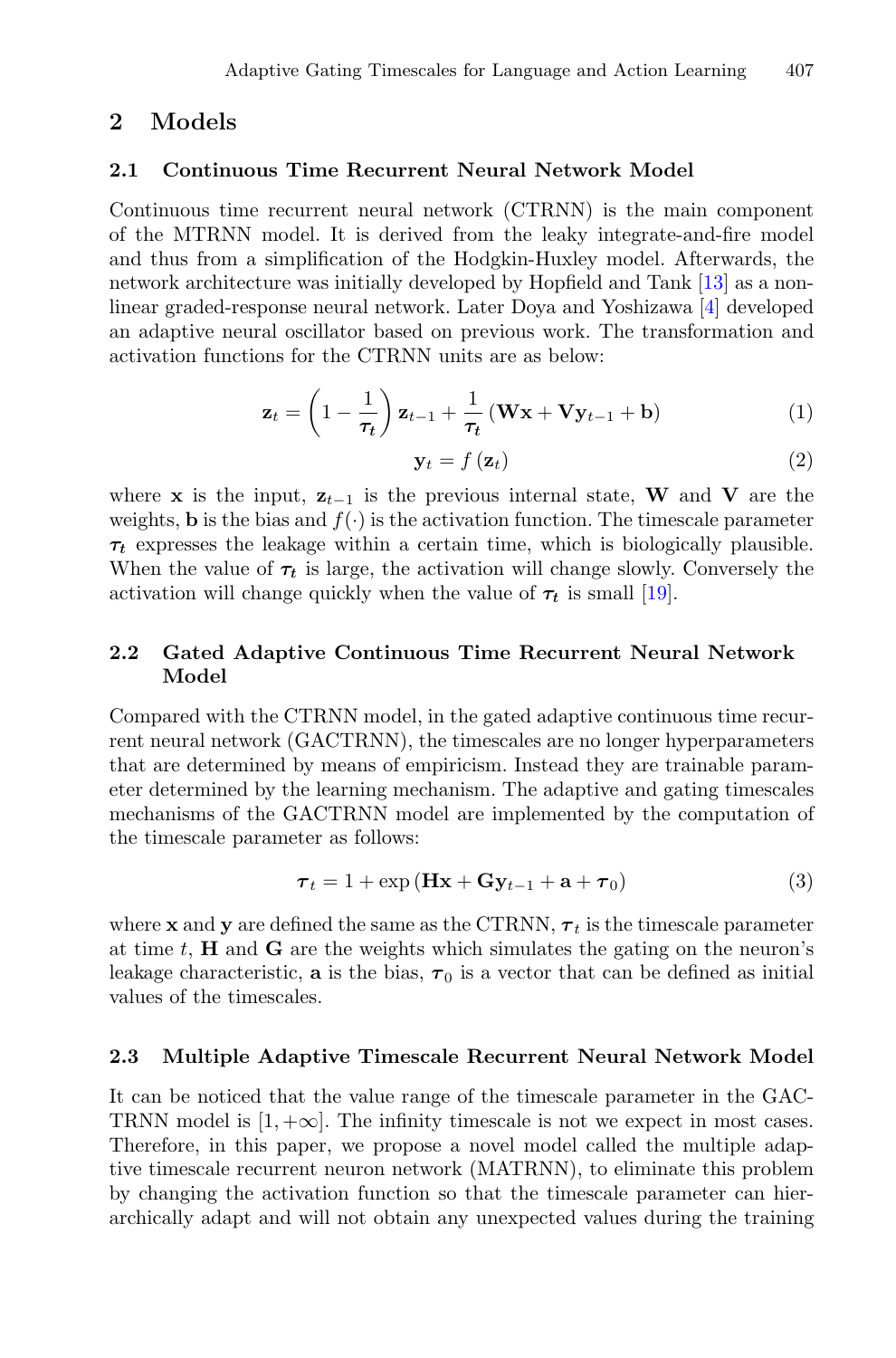process. The computation for the timescale parameter of the MATRNN model is as follows:

$$
\boldsymbol{\tau}_t = 1 + \boldsymbol{\tau}_0 \otimes sigmoid\left(\mathbf{Hx} + \mathbf{Gy}_{t-1} + \mathbf{a}\right) \tag{4}
$$

Where ⊗ indicates the element-wise multiplication and the other parameters are similar to the GACTRNN model.

### **3 Experiment**

### **3.1 Experiment Dataset**

The dataset we use is from the object manipulation experiment on the iCub robot [\[14](#page-8-8)], recorded by Zhong et al. [\[21\]](#page-8-9). The iCub robot is a child sized humanoid robot, built as an open humanoid platform for cognitive and neuroscience research [\[17](#page-8-10)]. This training data includes two parts of information: semantic commands and sensorimotor information. The semantic command part is composed of two discrete words: 9 actions and 9 objects are used to form 81 possible combinations, which are represented by discrete values, as shown in Table [1.](#page-3-0) The sensorimotor information part of training data, which includes object location (neck and eyes) and torso joints of the iCub robot, is the recording of a complete movement sequence of the corresponding semantic command.

<span id="page-3-0"></span>

|                                                                      |  |  |  |  |  | <b>Table 1.</b> Look-up table of verbs and nouns for the data sets: the instructor showed |  |
|----------------------------------------------------------------------|--|--|--|--|--|-------------------------------------------------------------------------------------------|--|
| the robot with different combinations of the 9 actions and 9 objects |  |  |  |  |  |                                                                                           |  |

| Actions             |         | Slide left Slide right Torch Reach Push Pull Point Grasp Lift |      |            |     |               |           |                                      |     |
|---------------------|---------|---------------------------------------------------------------|------|------------|-----|---------------|-----------|--------------------------------------|-----|
| Verb values         | 0.0     | 0.1                                                           | 0.2  | 0.3        | 0.4 | $0.5^{\circ}$ | $\pm 0.6$ | 0.7                                  | 0.8 |
| Objects             | Tractor | Hammer                                                        | Ball | <b>Bus</b> |     |               |           | $ Modi $ Car $ Cup $ Cubes $ Spiky $ |     |
| Noun values $ 0.0 $ |         | 0.1                                                           | 0.2  | 0.3        | 0.4 | 0.5           | 0.6       | 0.7                                  | 0.8 |

### **3.2 Case 1: Basic Mode**

The purpose of this case is to enable the models to learn specific semantic commands and corresponding action sequences through training process. The input data and ground truth of our experiment are both training data.

To get a fair comparison, the same architecture with the same parameters are used for the three models. We selected the hyperparameters that perform well in the model after a brief hyperparameter search experiment. In our experiments, we defined networks with one hidden layer, which consists of (43*,* 30*,* 20*,* 10) neurons (4 modules) where recurrent connections are only connected to neighboring modules (adjacent connectivity [\[9](#page-7-6)]). All hidden neurons were densely (fully) connected to the input and activated with a tanh function. Besides, our experiment has the initial timescales of (1*,* 35*,* 70*,* 125), and a learning rate of 0*.*001 using Adam optimization algorithm for training over 5*,* 000 epochs. During training, the loss was calculated by the Mean Squared Error (MSE).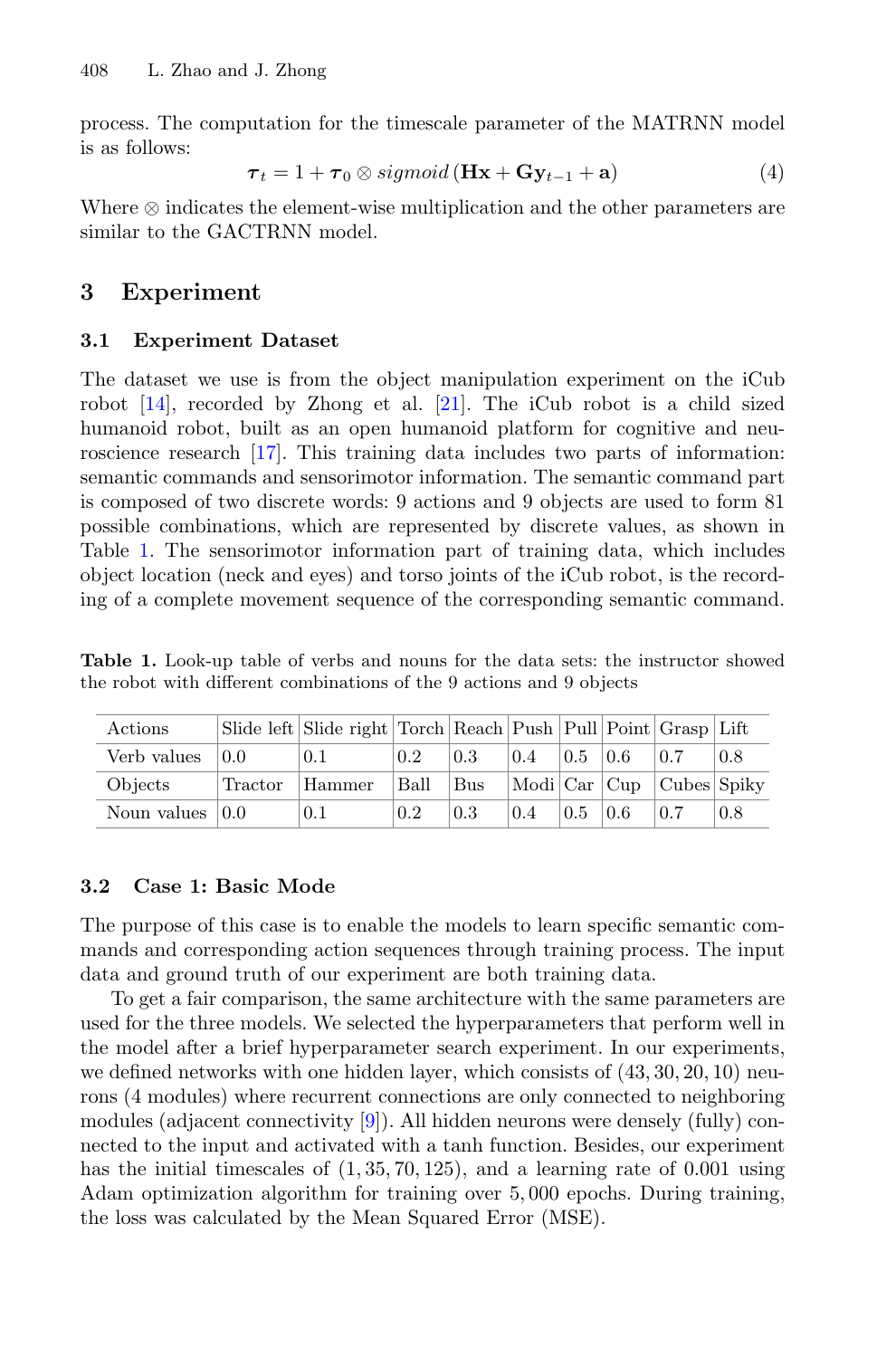

<span id="page-4-1"></span>**Fig. 1.** Training curves of the three models. The three training curves are from three experiments with the same hyperparameters. In order to better show the details, we only select the data of the first 500 epochs for illustration.

|                        |              | Experiment1   Experiment2   Experiment3   Average |               |              |
|------------------------|--------------|---------------------------------------------------|---------------|--------------|
| <b>CTRNN</b>           | $3.12E - 04$ | $3.49E - 04$                                      | $2.72E - 0.4$ | $3.11E - 04$ |
| $GACTRNN$   $1.78E-04$ |              | $1.81E - 04$                                      | $1.60E - 04$  | $1.73E - 04$ |
| <b>MATRNN</b>          | $1.76E - 04$ | $1.93E - 04$                                      | $1.71E - 04$  | $1.80E - 04$ |

<span id="page-4-0"></span>**Table 2.** Performance of the three models

To eliminate the effect of randomness, three experiments were done with the same parameters. The performance of these three models is shown in Table [2,](#page-4-0) and the training curves of the models are illustrated in Fig. [1.](#page-4-1) In the above experiments on the multi-modal data, the GACTRNN and MATRNN model perform a bit better in terms of error, although each model generates a low error. Next, the adaptive process of the timescale parameters is visualized to explore more information during the training process, as shown in Fig. [2](#page-5-0) and Fig. [3.](#page-5-1) We can see that compared with the CTRNN model using pre-determined timescales, the timescale parameters in GACTRNN and MATRNN are constantly changing with the increasing of epoch and finally have a tendency to converge to a certain distribution. So in this basic mode, the adaptation of the timescale parameters in the GACTRNN and MATRNN models performs well, which has the potential to simulate the adaptation process of the timescale in the neuron.

### **3.3 Case 2: Trajectory Generation Mode**

In the basic mode, the mixed signal, which includes the output of the previous step  $(y_{t-1})$  and the original input  $(x_t)$ , is used for training of the model. While in the trajectory generation mode, we explored the situation where the input of each step only includes the output of the previous step  $(y_{t-1})$ . This is a mode of automatically generating trajectories, which is more challenging for the models, in which a neural system may exhibit its instability due to small error. For the generation model, we expect that after training, the models can generate corresponding sensorimotor sequences based on the semantic commands and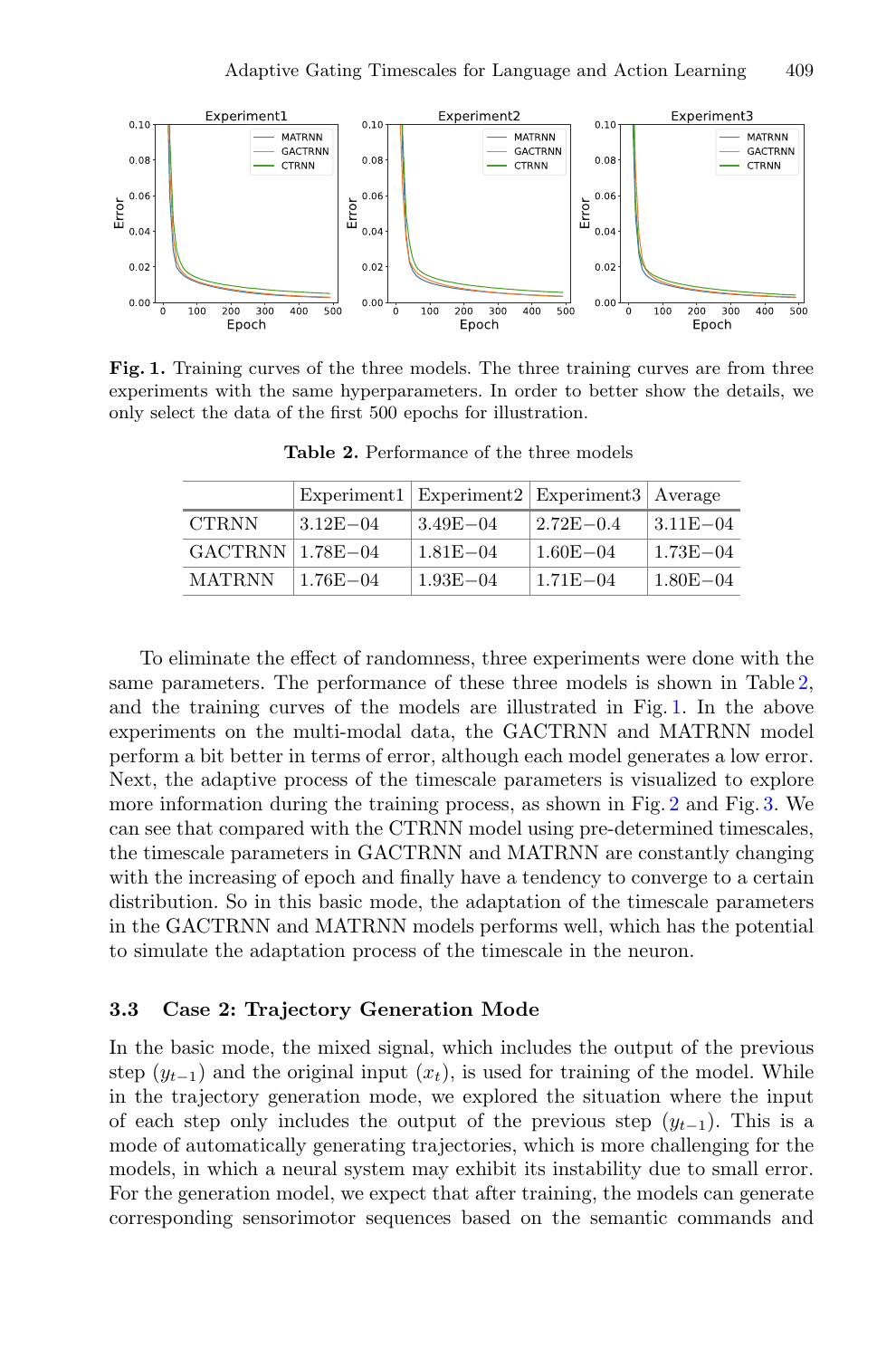

<span id="page-5-0"></span>**Fig. 2.** Distribution diagram of the timescale parameters of a certain action sequence in GACTRNN and MATRNN. The figure shows the timescale parameters distribution of four epochs during a training process of a certain action sequence.



<span id="page-5-1"></span>**Fig. 3.** Adaptive process of part of the timescale parameters of the three models.

information of object location and torso joints at the first timestep and the initial condition.

To realize the generation mode, the computation for activation **y** in the new mode is as below:

$$
\mathbf{z}_{t} = \left(1 - \frac{1}{\tau_{t}}\right) \mathbf{z}_{t-1} + \frac{1}{\tau_{t}} \left(\mathbf{V} \mathbf{y}_{t-1} + \mathbf{b}\right)
$$
(5)

$$
\mathbf{y}_t = f\left(\mathbf{z}_t\right) \tag{6}
$$

$$
For GACTRNN: \tau_t = 1 + \exp(\mathbf{G} \mathbf{y}_{t-1} + \mathbf{a} + \tau_0)
$$
\n<sup>(7)</sup>

$$
For \; MATRNN: \tau_t = 1 + \tau_0 \otimes sigmoid(\mathbf{G}\mathbf{y}_{t-1} + \mathbf{a}) \tag{8}
$$

In addition, by visualizing the timescale parameters, we investigated the adaptive process of timescales in these two models. The hyperparameters of the model were set to be the same as in the Case 1. The results are shown in Table [3,](#page-6-0) Fig. [4,](#page-6-1) and Fig. [5.](#page-6-2) From the perspective of the error curve shown in Table [3](#page-6-0) and Fig. [4,](#page-6-1) the performances in the training of two models look similar. However, the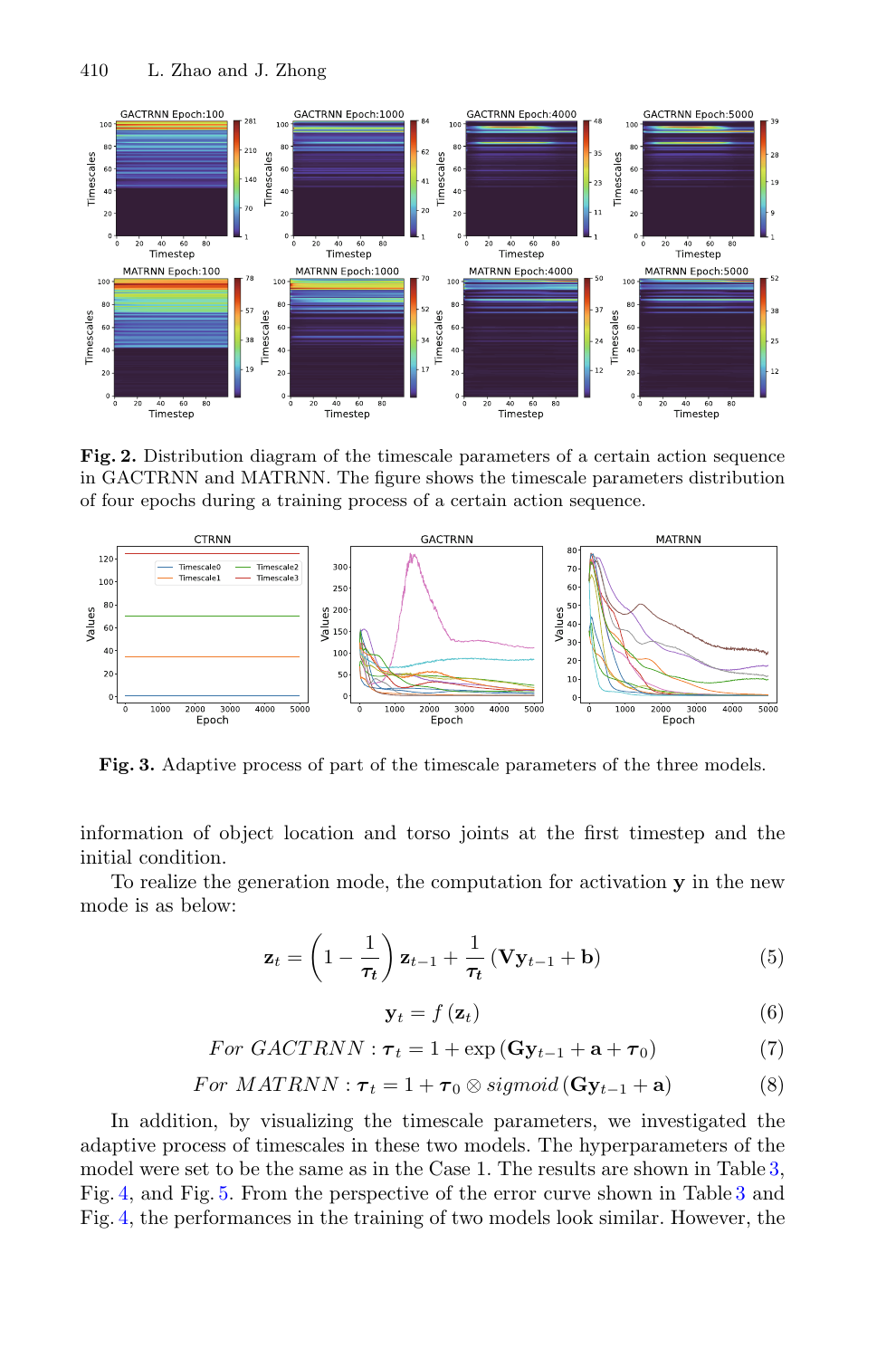adaptive process of timescale parameters of these two models is quite different. From Fig. [5](#page-6-2) we can see that in the later stage of the training process of this challenging task, only the timescale parameters of a small area in GACTRNN achieve abnormally large values, while the distribution of timescale parameters in MATRNN is more normal and capable of simulating the adaptivity in neuron's timescales. Therefore, in this challenging trajectory generation mode, as a cognitive neural network model, the MATRNN model performs better than the GACTRNN model in terms of timescales' stability.

|                    |               | Experiment1   Experiment2   Experiment3   Average |                           |                           |
|--------------------|---------------|---------------------------------------------------|---------------------------|---------------------------|
| $GACTRNN$ 3.25E-03 |               | $4.04E - 03$                                      | $4.05E - 03$              | $13.78E - 03$             |
| <b>MATRNN</b>      | $14.46E - 03$ | $3.52E - 03$                                      | $\pm 3.26\mathrm{E}{-03}$ | $\pm 3.75\mathrm{E}{-03}$ |

<span id="page-6-0"></span>**Table 3.** Performance of the two models



<span id="page-6-1"></span>**Fig. 4.** Training curves of the two models. The three training curves are from three experiments with the same hyperparameters.



<span id="page-6-2"></span>**Fig. 5.** Adaptive process of the timescale parameters in GACTRNN and MATRNN. As shown in the red-boxes, timescale parameters of a small area in GACTRNN achieve abnormally large values. (Color figure online)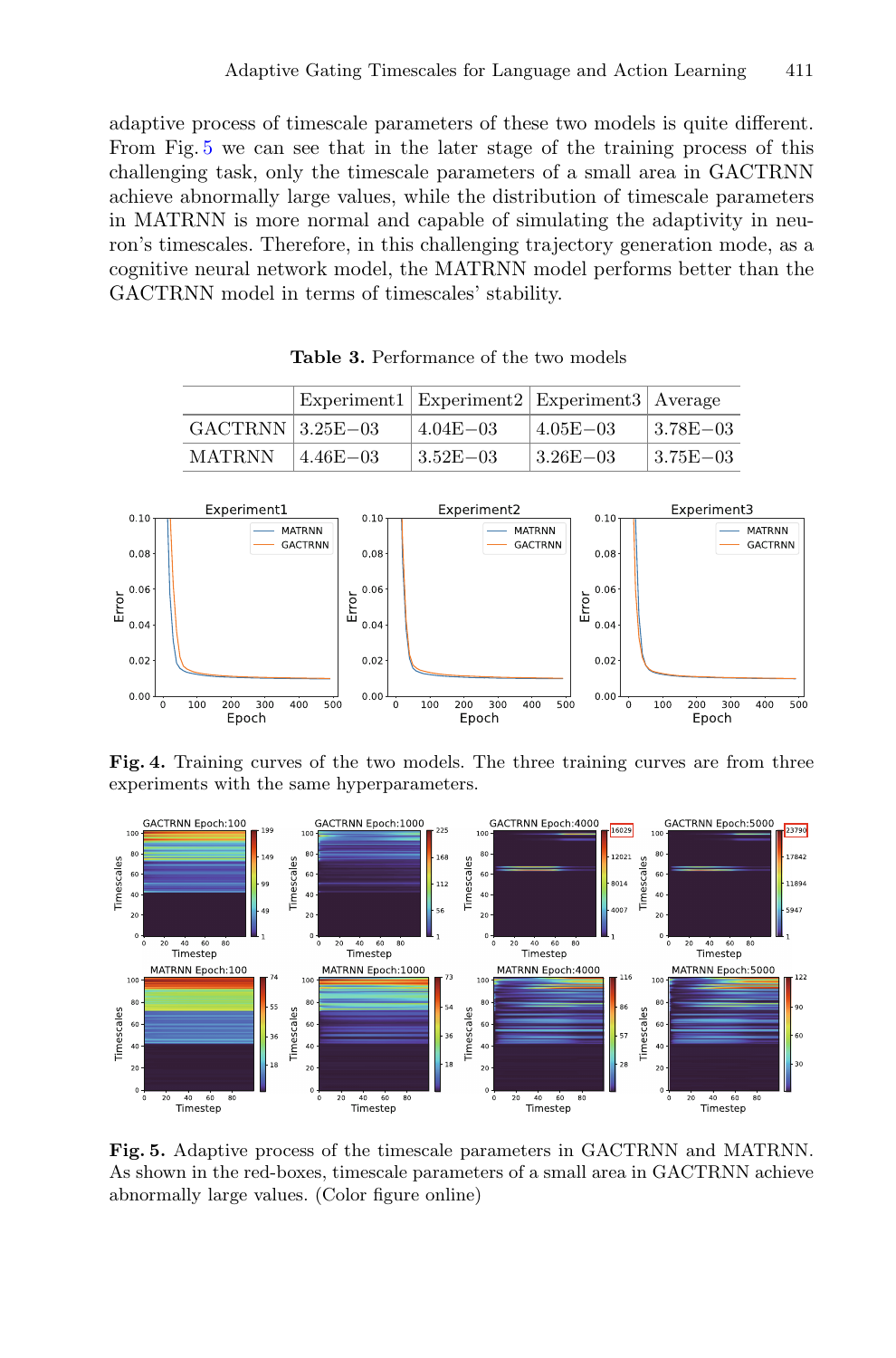# **4 Conclusion and Future Work**

In this study, using the large-scale sensorimotor dataset based on a humanoid robot, we compared the performance of CTRNN, GACTRNN, and MATRNN, and visualized adaptive process of the timescale parameters. Through the experiment, the following conclusions can be drawn:

- 1. The GACTRNN and MATRNN models perform a little better than the CTRNN model in our basic mode experiment.
- 2. During the training process, the timescale parameters in GACTRNN and MATRNN are constantly adapting and have a tendency to converge to a certain distribution which can simulate the adaptivity in neuron's timescales.
- 3. In the challenging trajectory generation mode, as a cognitive neural network model, the MATRNN model performs better than the GACTRNN model in terms of timescale adaptation.

Neurons' timescales seem to be quite dynamic in prefrontal cortex while neurons in other regions seem quite stable over a short period of time [\[7,](#page-7-8)[16\]](#page-8-11). Using the MATRNN model or GACTRNN model, we have interest to apply them in computational psychiatry where the neural dysfunctional mechanisms related to abnormal timescales can be simulated. The artificial model can also make the computational psychiatry embodiment be feasible.

**Acknowledgments.** This work is partially supported by PolyU Start-up Grant (ZVUY-P0035417).

# **References**

- <span id="page-7-0"></span>1. Arbib, M.A., et al.: Neural Organization: Structure, Function, and Dynamics. MIT Press, Cambridge (1998)
- <span id="page-7-1"></span>2. Boemio, A., Fromm, S., Braun, A., Poeppel, D.: Hierarchical and asymmetric temporal sensitivity in human auditory cortices. Nat. Neurosci. **8**(3), 389–395 (2005)
- <span id="page-7-4"></span>3. Cho, K., et al.: Learning phrase representations using RNN encoder-decoder for statistical machine translation. arXiv preprint [arXiv:1406.1078](http://arxiv.org/abs/1406.1078) (2014)
- <span id="page-7-7"></span>4. Doya, K., Yoshizawa, S.: Adaptive neural oscillator using continuous-time backpropagation learning. Neural Netw. **2**(5), 375–385 (1989)
- <span id="page-7-2"></span>5. Felleman, D.J., Van Essen, D.C.: Distributed hierarchical processing in the primate cerebral cortex. Cereb. Cortex (New York, NY: 1991) **1**(1), 1–47 (1991)
- <span id="page-7-3"></span>6. Fuster, J.M.: The prefrontal cortex-an update: time is of the essence. Neuron **30**(2), 319–333 (2001)
- <span id="page-7-8"></span>7. Gao, R., van den Brink, R.L., Pfeffer, T., Voytek, B.: Neuronal timescales are functionally dynamic and shaped by cortical microarchitecture. Elife **9**, e61277 (2020)
- <span id="page-7-5"></span>8. He, B.J.: Scale-free brain activity: past, present, and future. Trends Cogn. Sci. **18**(9), 480–487 (2014)
- <span id="page-7-6"></span>9. Heinrich, S., Alpay, T., Nagai, Y.: Learning timescales in gated and adaptive continuous time recurrent neural networks. In: 2020 IEEE International Conference on Systems, Man, and Cybernetics (SMC), pp. 2662–2667. IEEE (2020)